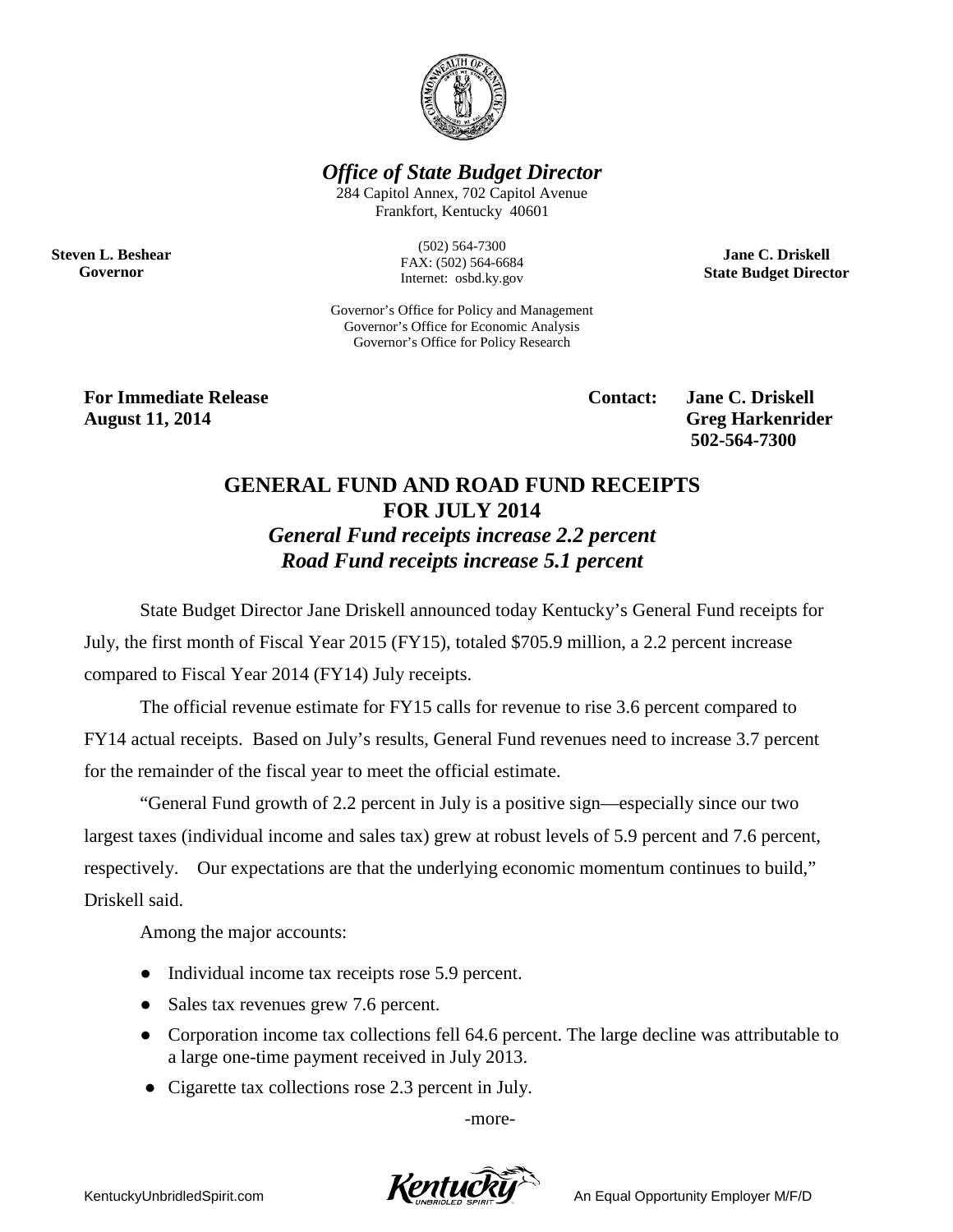- Property tax receipts fell 45.0 percent (a small share of property tax receipts are received in July).
- Coal severance tax revenues declined 14.8 percent.
- The Lottery dividend payment increased by 3.1 percent.

Driskell also announced that Road Fund revenues for July totaled \$125.4 million, an increase of 5.1 percent compared to last July. Driskell noted that growth in motor vehicle usage and motor fuels tax receipts were tepid but above expectations. "Growth in the important Road Fund accounts was small but positive in July. That is good news given that the forecast for FY15 has Road Fund receipts declining slightly."

The official revenue estimate for FY15 calls for revenue to decline 0.9 percent compared to FY14 actual receipts. Based on the first month's receipts, revenues can fall 1.4 percent for the rest of the fiscal year and still meet budgeted levels.

Among the major Road Fund categories:

- Motor fuels tax receipts rose 2.8 percent.
- Motor vehicle usage tax increased 1.4 percent.
- License and privilege taxes grew 36.3 percent.
- Nontax receipts declined 30.9 percent.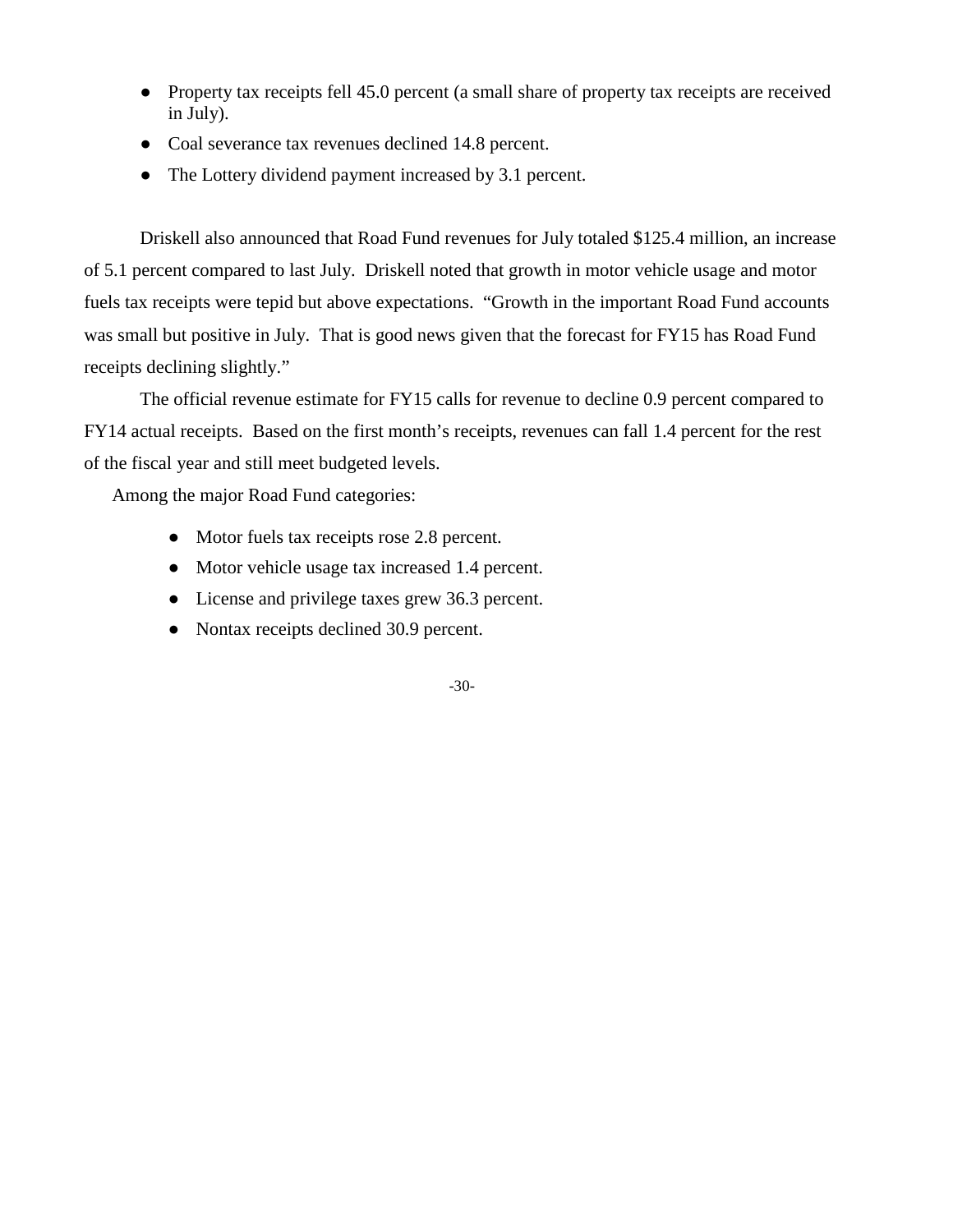## KENTUCKY STATE GOVERNMENT REVENUE 1. GENERAL FUND REVENUE

|                                        |                           | <b>JULY</b>               |                  |
|----------------------------------------|---------------------------|---------------------------|------------------|
|                                        | 2014                      | <u>2013</u>               | % Change         |
| <b>TOTAL GENERAL FUND</b>              | \$705,891,846             | \$690,578,741             | 2.2%             |
| Tax Receipts                           | \$669,090,061             | \$665,418,076             | 0.6%             |
| Sales and Gross Receipts               | \$321,379,641             | \$301,028,378             | 6.8%             |
| <b>Beer Consumption</b>                | 549,838                   | 596,908                   | $-7.9%$          |
| <b>Beer Wholesale</b>                  | 5,395,651                 | 5,602,614                 | $-3.7%$          |
| Cigarette                              | 19,563,766                | 19,121,081                | 2.3%             |
| <b>Distilled Spirits Case Sales</b>    | 12,189                    | 11,164                    | 9.2%             |
| <b>Distilled Spirits Consumption</b>   | 1,163,024                 | 1,103,985                 | 5.3%             |
| <b>Distilled Spirits Wholesale</b>     | 3,274,379                 | 2,928,175                 | 11.8%            |
| Insurance Premium                      | 163,591                   | 5,742                     | 2748.9%          |
| Pari-Mutuel                            | 194,703                   | 364,922                   | $-46.6%$         |
| Race Track Admission                   | 0                         | 77,143                    | $-100.0%$        |
| Sales and Use                          | 282,464,875               | 262,571,676               | 7.6%<br>17.2%    |
| Wine Consumption<br>Wine Wholesale     | 264,565                   | 225,776                   | 14.7%            |
| <b>Telecommunications Tax</b>          | 1,316,080                 | 1,146,990<br>5,486,529    | $-3.5%$          |
| <b>Other Tobacco Products</b>          | 5,294,120<br>1,722,536    | 1,785,150                 | $-3.5%$          |
| Floor Stock Tax                        | 324                       | 522                       | $-38.0%$         |
|                                        |                           |                           |                  |
| License and Privilege                  | \$28,813,915              | \$34,496,865              | $-16.5%$         |
| Alc. Bev. License Suspension           | 16,800                    | 28,650                    | -41.4%           |
| Coal Severance                         | 14,898,455                | 17,481,906                | $-14.8%$         |
| <b>Corporation License</b>             | 22,489                    | 15,691                    | 43.3%            |
| Corporation Organization               | 4,510                     | 1,580                     | 185.4%           |
| <b>Occupational Licenses</b>           | 32,992                    | 23,499                    | 40.4%            |
| Oil Production                         | 804,814                   | 1,038,185                 | $-22.5%$         |
| Race Track License                     | 0                         | 95,000                    | $-100.0%$        |
| <b>Bank Franchise Tax</b>              | 40,497                    | 12,092                    | 234.9%           |
| <b>Driver License Fees</b>             | 76,781                    | 53,802                    | 42.7%            |
| <b>Minerals Severance</b>              | 1,496,519                 | 1,254,199                 | 19.3%            |
| <b>Natural Gas Severance</b>           | 1,471,636                 | 1,197,124                 | 22.9%            |
| <b>Limited Liability Entity</b>        | 9,948,423                 | 13,295,137                | $-25.2%$         |
| Income                                 | \$301,914,506             | \$307,393,423             | $-1.8%$          |
| Corporation                            | 11,901,513                | 33,587,909                | $-64.6%$         |
| Individual                             | 290,012,993               | 273,805,514               | 5.9%             |
| Property                               | \$9,607,524               | \$17,477,445              | $-45.0%$         |
| <b>Building &amp; Loan Association</b> | (498, 150)                |                           |                  |
| General - Real                         | (91, 198)                 | (37,097)                  |                  |
| General - Tangible                     | 8,393,041                 | 9,588,138                 | $-12.5%$         |
| Omitted & Delinquent                   | (2,629,930)               | (1,213,270)               |                  |
| <b>Public Service</b>                  | 4,433,604                 | 4,773,853                 | $-7.1%$          |
| Other                                  | 156                       | 4,365,821                 | $-100.0%$        |
| Inheritance Tax                        | \$6,418,168               | \$2,977,753               | 115.5%           |
| Miscellaneous                          | 956,307                   | 2,044,212                 | $-53.2%$         |
| <b>Legal Process</b>                   | 952,403                   | 903,365                   | 5.4%             |
| T. V. A. In Lieu Payments              | 0                         | 1,140,847                 | $-100.0\%$       |
| Other                                  | 3,904                     | 0                         |                  |
| Nontax Receipts                        |                           |                           |                  |
| <b>Departmental Fees</b>               | \$36,636,876<br>1,291,300 | \$25,052,701<br>1,331,411 | 46.2%<br>$-3.0%$ |
| PSC Assessment Fee                     | 13,342,773                | 3,683,360                 | 262.2%           |
| <b>Fines &amp; Forfeitures</b>         | 1,971,325                 | 2,163,229                 | $-8.9%$          |
| Income on Investments                  | (34, 282)                 | (12,007)                  |                  |
| Lottery                                | 16,500,000                | 16,000,000                | 3.1%             |
| Sale of NO <sub>x</sub> Credits        | 3,219                     | 9,688                     | $-66.8%$         |
| Miscellaneous                          | 3,562,542                 | 1,877,022                 | 89.8%            |
|                                        |                           |                           |                  |
| Redeposit of State Funds               | \$164,909                 | \$107,965                 | 52.7%            |